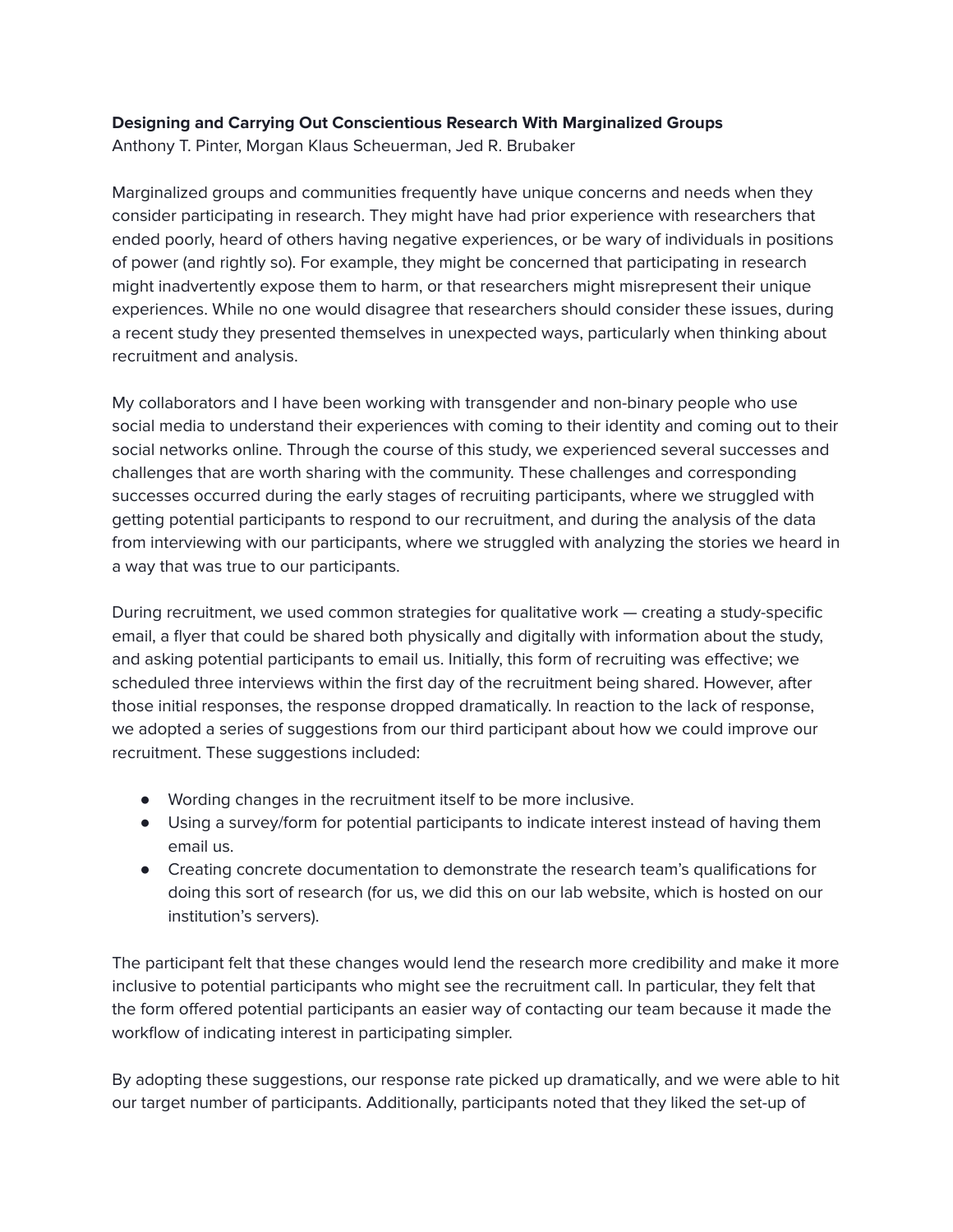using a form to indicate interest, as it took some pressure off them in initiating contact with researchers, putting the onus on us to follow-up with them. They also noted that positioning information about the research on an official site lent the recruitment and research legitimacy that made them feel more comfortable about indicating interest via the form.

Inspired by our participants' suggestions and comments about the recruitment, we thought very carefully about how to report on and discuss the findings that came from the interviews we conducted with our participants. While in our study we were interested in taking an ecological view of social media from the outset (adopted from the work of scholars such as Zhao et al., 2016 and DeVito et al., 2018), we struggled with interpreting the experiences of our participants. It felt inappropriate to provide analysis and discussion without being able to acknowledge their positionality and lived experiences. We also wanted to avoid generalizing the experience of a few participants to the entire participant group or worse the entire community.

To better interpret the stories our participants told us about their coming outs online, we turned to literature and scholarly work that directly addressed the experiences of transgender and non-binary people in the offline world — the discipline of transgender theory. Using the conceptual lens provided by scholars from transgender theory allowed us to interpret our participants' experiences in a way that felt authentic and simultaneously allowed us to translate the theory from offline to online AND suggest how it might be more widely adopted in HCI research. As a way of ensuring that our analytical approach was conscientious and in-line with our participants' experiences, we will also take the additional step of sharing the findings and discussion section with our participants before submission, and again carefully consider their feedback as we prepare the final manuscript. Sharing findings and discussion in this way is a common step in community-engaged or action research (Hayes, 2011), but is particularly important in marginalized communities like the transgender and/or non-binary community because each individual has a vastly different experience, and as a result, has vastly different needs. Sharing the findings and discussion with our participants allows them to become co-researchers alongside us, and ultimately gives them the agency to affect what is written about them, their experiences and their communities.

From the experiences we had in recruiting participants and interpreting the experiences they told us of, I suggest that there are better ways to recruit potential participants from marginalized groups (particularly when some of the researchers are not part of that community) and that researchers should turn to scholars from those communities to find conceptual and theoretical frames that might be relevant to their participants' experiences. I believe our experiences in this particular research endeavor might be of interest to the larger community of researchers who work with and study marginalized groups, and I am excited at the opportunity to join the community and share our team's experiences, while also having the chance to learn from others' experiences in investigating and designing for marginalized groups to improve my work.

## **References**